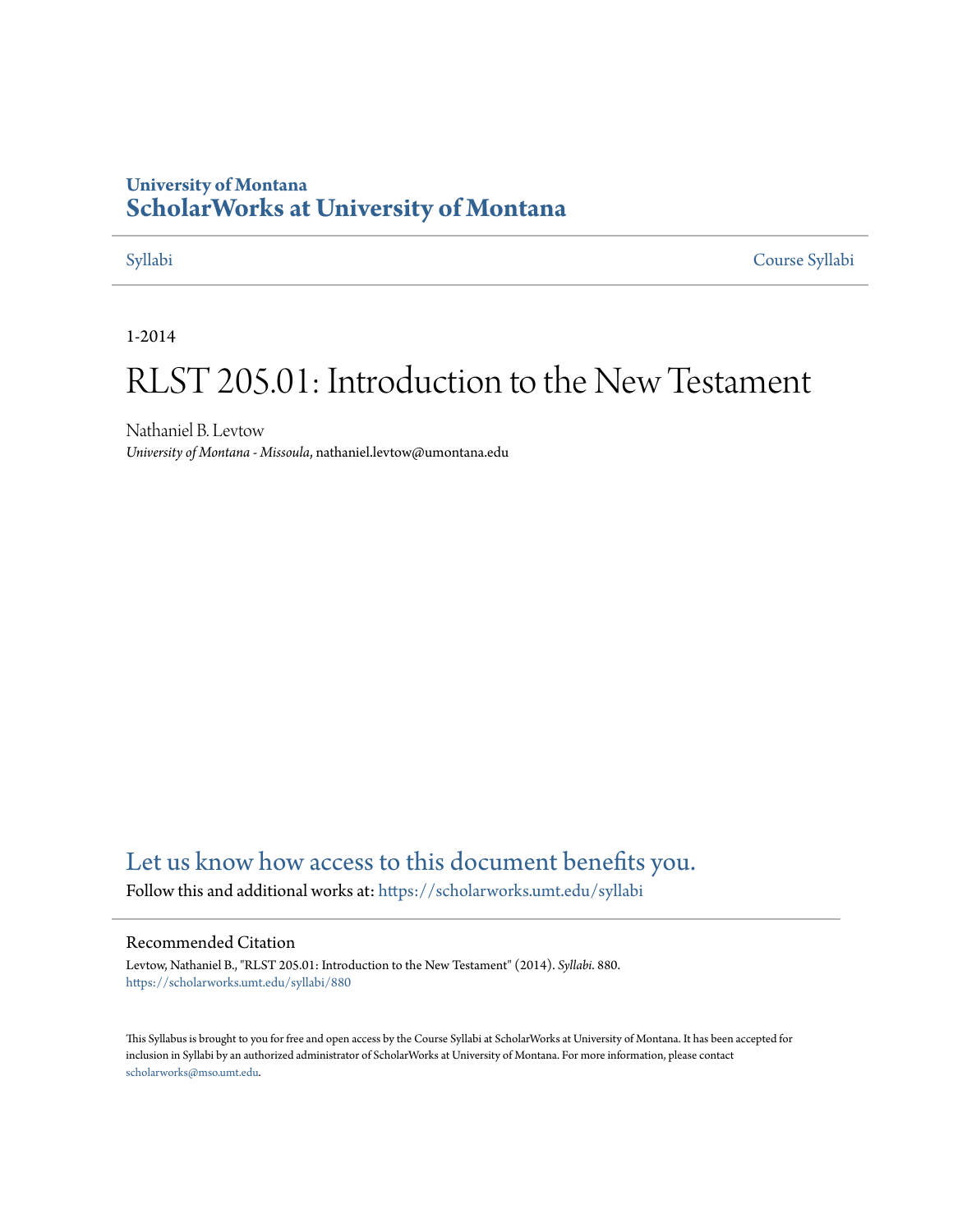Office Hours: Tu 8:15-9:15 am, Th 11:30 am-1:30 pm, & by appointment

## **RLST 205: Introduction to New Testament Studies**

Spring Semester 2014 Tu Th 9:40 - 11:00 am; LA 338

### **Course description**

This course offers an introduction to the New Testament and to the ancient world of its authors. In the first weeks we survey the New Testament's cultural contexts: the Hebrew Bible, ancient Judaism, and Greco-Roman history and religion. We then focus on New Testament writings including the four canonical gospels, the letters of Paul, and other ancient documents within and outside of the Bible. Our goal is to understand earliest Christian literature, history, religion, and social groups through a focus on New Testament texts and contexts. Students will be introduced to the diverse cultures of the ancient Mediterranean world and to the modem study of the Bible and religion.

### **Required Textbooks**

*The Harper Collins Study Bible* (or any printed NRSV translation of the Bible) Bart Ehrman, *The New Testament: A Historical Introduction to the Early Christian Writings*  $(5<sup>th</sup> Edition; Oxford, 2012)$ 

E. P. Sanders, *The Historical Figure of Jesus* (Penguin, 1993)

John G. Gager, *Reinventing Paid* (Princeton, 2000)

*e-reserve:* e-reserve readings noted in the syllabus may be downloaded and printed out through the Mansfield Library Course Reserves website (http://eres.lib.umt.edu/eres/) using the course password "RLST205"

### **Course Requirements**

**Regular attendance** is essential and required. Reading assignments are to be completed *before* the lecture for which they are assigned. It is recommended that you bring your Bibles to class with you.

**Three quizzes:** on the dates listed in the course schedule below.

**Midterm exam:** to be taken in class on the date listed in the course schedule below.

**One paper:** on a topic to be provided by the instructor. Approximately 5 pages in length, double-spaced, stapled, with one-inch margins, in 12 point font.

**Final exam:** the final will be comprehensive for the semester.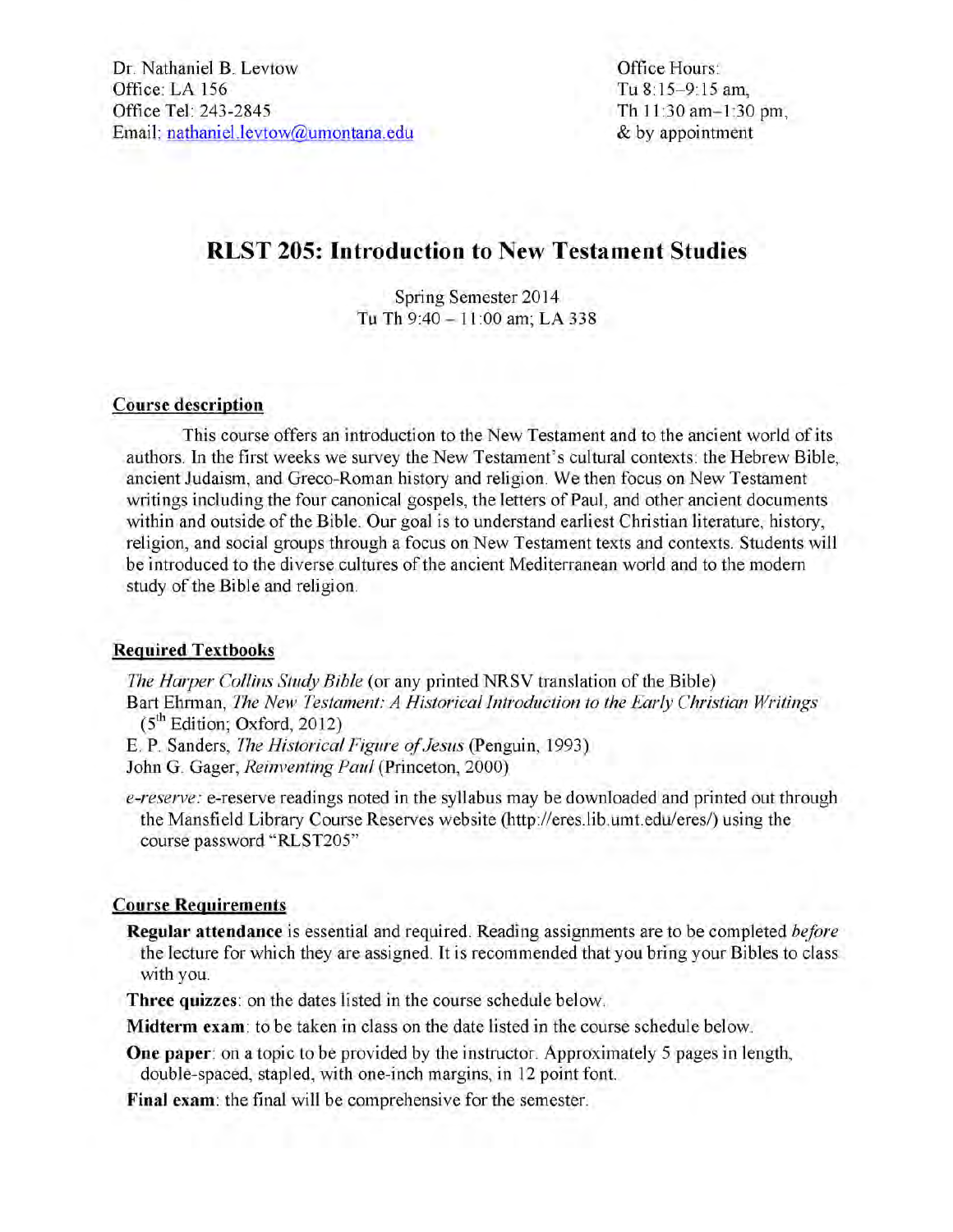### **Grading:**

| Attendance and participation | 10% |
|------------------------------|-----|
| <b>Quizzes</b>               | 15% |
| Midterm examination          | 25% |
| Paper                        | 25% |
| Final examination            | 25% |

### **Course policies and classroom expectations:**

- 1) There will be no make-up quizzes or extensions unless the student has made arrangements at least a week ahead of time. Students who leave the classroom before the end of the class meeting will be counted as absent. If you miss a class meeting, *it is then your responsibility to obtain from a classmate any class notes and other assignment and scheduling information discussed during your absence.*
- 2) Students are allowed one cut without penalty. Each additional cut (including early departures from class) will reduce the attendance and participation grade by 10% (that is, 1% of the final grade).
- 3) This is a course about religion as an academic subject and the development of the Bible in historical context. This is not a class that teaches religion or religious doctrine from a religious and/or devotional perspective. In this class, we will be examining biblical literature in an academic and secular setting, and treating biblical texts as an ancient documents open to questioning, examination, criticism, and interpretation. An interest in exploring new ideas and new methods of examining the Bible are essential. This class is not a forum for expressions of personal theology.
- 4) Students may not use any electronic communication devices in the classroom. Tablets and laptops may be used only for note taking, only if necessary, and must remain offline. Students using cell phones, smartphones, or computers to text or go online during class will be asked to leave the classroom.
- 5) Plagiarism the presentation of others' work as your own is an offense punishable by course failure and/or expulsion. All work submitted in this class must be your own, and all references to ideas from books, articles, or other sources must be cited correctly. If you do not know how to properly reference your work, or you are in doubt whether or not you should cite material, refer to the University guidelines, or make an appointment to see the instructor to discuss the problem. Anyone found guilty of plagiarism, cheating, forgery, falsification or any other form of academic dishonesty will fail this course and the incident will be reported to the Dean.
- 6) Disability accommodations: Students with disabilities may develop a course accommodation plan with the assistance of Disability Services. The instructor will assist in facilitating all disability accommodations.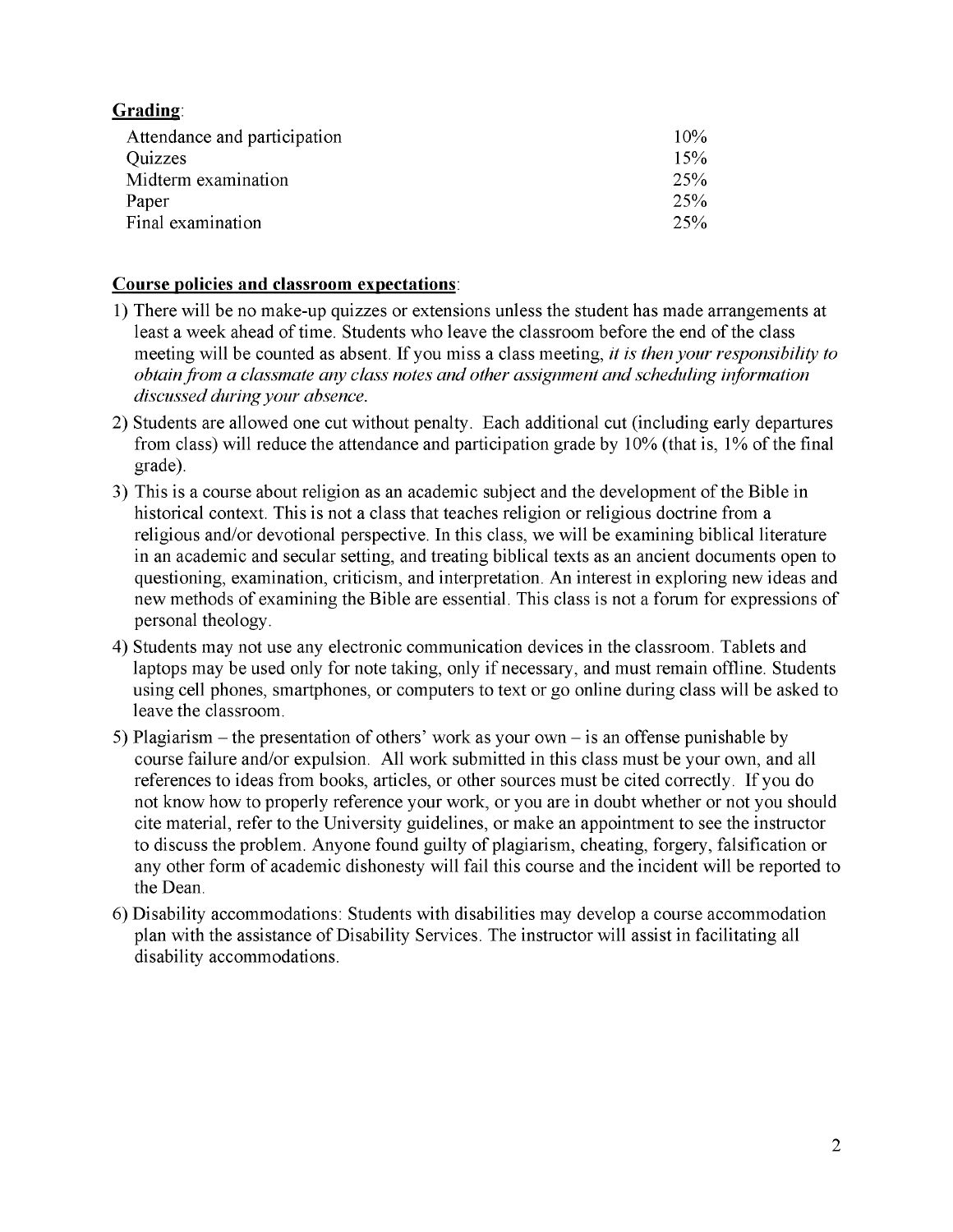### **Course Schedule**

*\*Note: this schedule may change slightly as our course progresses. Regular attendance will ensure that students are informed of any changes.* 

### **I. Introduction to the course: methods and topics**

### **Week 1**

Tu 1/28

Introduction: The New Testament in the modern university

#### Th 1/30

Approaching the New Testament as an ancient literary and historical document Reading: Ehrman, chs. 1 and 2

### **II. New Testament Contexts**

#### **Week 2**

Tu 2/4 **\*Map Quiz\***

The Hellenistic Mediterranean world Reading: Ehrman, ch. 3 Sanders, pp. vii-xii, 1-14 *e-re serve:* "Savior Gods in the Mediterranean World"

### Th 2/6

The Hebrew Bible and ancient Israel Reading: Ehrman, ch. 4 (and review ch. 1 p. 4 (Box 1.2) Sanders, pp. 15-32

### **Week 3**

### Tu 2/11

| Ancient Judaisms |                    |
|------------------|--------------------|
| Reading:         | Ehrman, ch. 17     |
|                  | Sanders, pp. 33-48 |

### Th 2/13

Greco-Roman religion Reading: Sanders, pp. 49-56 *e-reserve:* Roman Cult (Cult Scenes, Cult Groups, Imperial Cult) *e-reserve:* Apuleius, *Metamorphoses* 11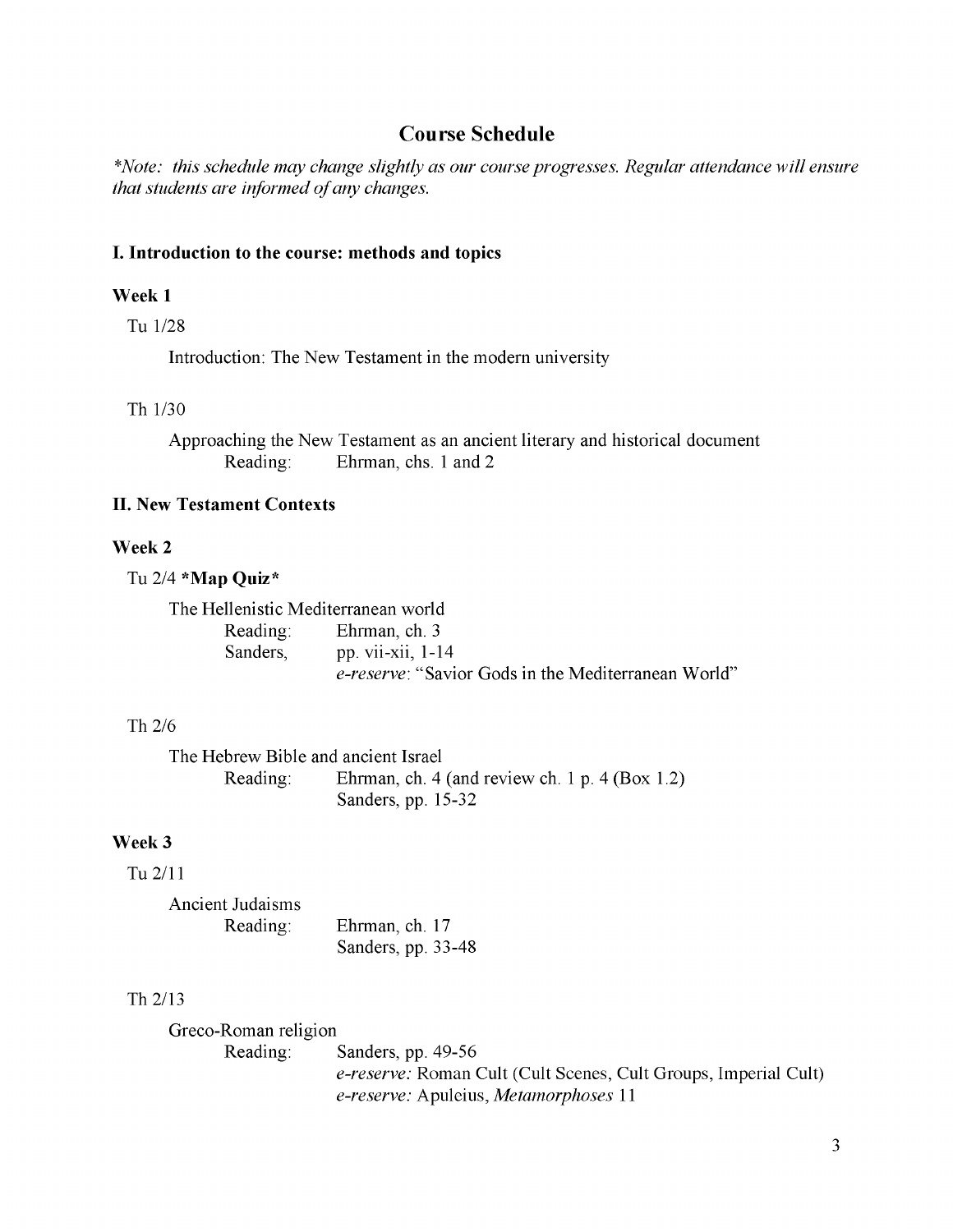### **Week 4**

### Tu 2/18 **\*Quiz: New Testament contexts\***

*From Jesus to Christ (1)*

Reading: Sanders, pp. 57-76

### **III. The Gospels and the Jesus Movement**

### Th 2/20

Encountering the Gospels<br>Reading: Ehr Ehrman, chs. 5 and 6 Gospel of Mark 1-7 Review Sanders, pp. 57-76

### **Week 5**

Tu 2/25

| The Synoptic Problem |                        |
|----------------------|------------------------|
| Reading:             | Ehrman, ch. 8          |
|                      | Gospel of Matthew 1-14 |

### Th 2/27

| Mark |          |                                                           |
|------|----------|-----------------------------------------------------------|
|      | Reading: | Ehrman, ch. 7<br>Gospel of Mark 1-7 (read it again), 8-16 |

### **Week 6**

### Tu 3/4

#### Matthew

| Reading: | Ehrman, ch. 9                                 |
|----------|-----------------------------------------------|
|          | Gospel of Matthew 1-14 (read it again), 15-28 |

### Th 3/6

| Reading: | Ehrman, ch. 10                               |
|----------|----------------------------------------------|
|          | Gospel of Luke                               |
|          | Philemon 24; Colossians 4:14; 2 Timothy 4:11 |
|          | Acts $1:1-2:21$                              |
|          | Ehrman Ch. 11 (skim)                         |
|          |                                              |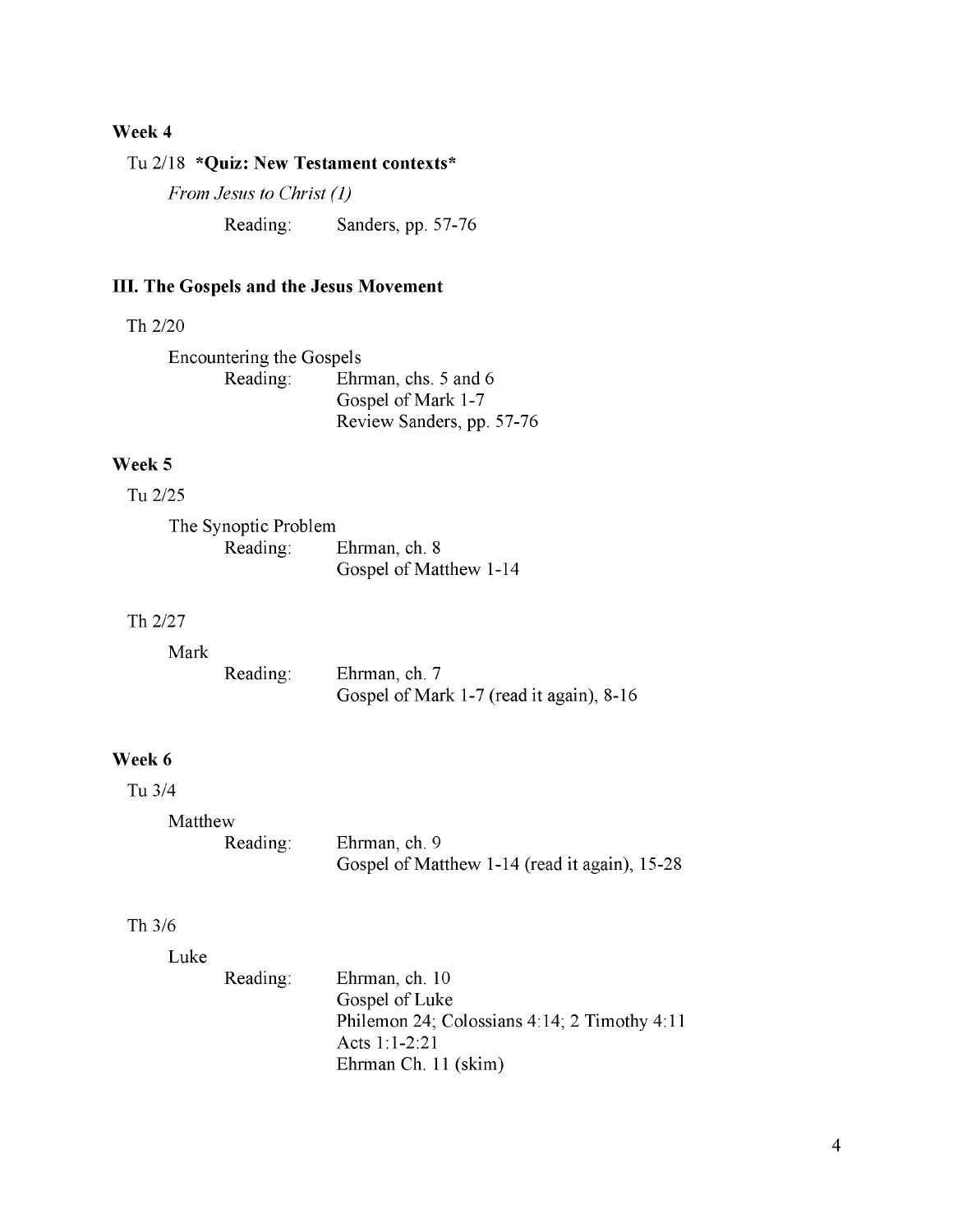### **Week 7**

Tu 3/11

John

| Reading: | Ehrman, ch. 12<br>Gospel of John |
|----------|----------------------------------|
|          | 1 John                           |
|          | 2 John                           |

Th 3/13 Review and catch-up *From Jesus to Christ (2)* Reading: Sanders, 78-131

### **Week 8**

Tu3/18 \* **Midterm exam\***

### **IV. The Historical Jesus**

Th 3/20

The Historical Jesus (1) Reading: Ehrman, chs. 15 and 16 Sanders, 132-68

### **Week 9**

Tu 3/25

The Historical Jesus (2) Reading: Ehrman, chs. 18 and 19 Sanders, 169-204

### Th 3/27

*From Jesus to Christ (3)* Reading: Sanders, 205-81

### **Week 10**

Tu  $4/1$  - Th  $4/3$  Spring Break  $\rightarrow$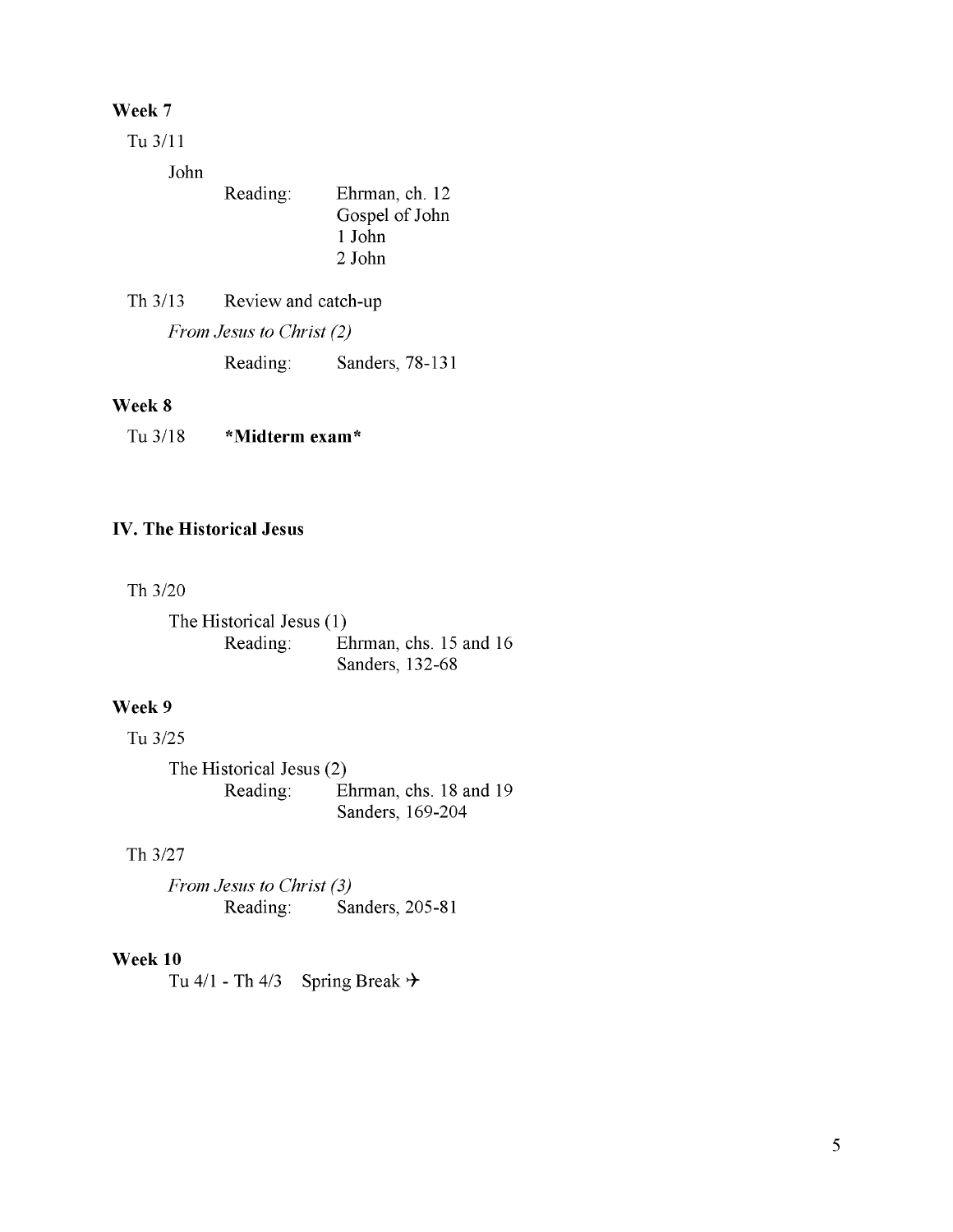### **V. The earliest evidence: The Life, Letters, Communities, and Thought of Paul**

### **Week 11**

### Tu 4/8

Paul of Tarsus: life, mission, and writings Reading: Ehrman, ch. 20 Galatians, 1:11 - 2:14 Acts 9:1-31; 13:1 - 22:21; 23:6; 26:4-5,17 Romans 11:1; Philippians 3:5; 2 Corinthians 11:22 Ehrman Ch. 11 (skim)

### Th 4/10

Paul and the life of his communities Reading: Ehrman, ch. 21 Gager, pp. 3-19 1 Thessalonians 1 Corinthians

### **Week 12**

Tu 4/15

Paul and the Apocalypse Reading: Gager, pp. 21-42 Ehrman, ch. 22 1 Corinthians 15 1 Thessalonians 1:10; 4:1- 5:11 Romans 9-11, 13:11-14

#### Th 4/17

Identifying Paul: Pharisee and apostle to the Gentiles Reading: Gager, pp. 43-99 **Galatians** 

### **Week 13**

Tu 4/22

Pauline thought: Jews, Gentiles, and the Law Reading: Gager, 101-152 Ehrman, pp. 435-38, 449-52 Romans

Th 4/24 **\*Quiz: Paul\*** Reading: Ehrman, Ch. 23 Galatians, Romans (review)